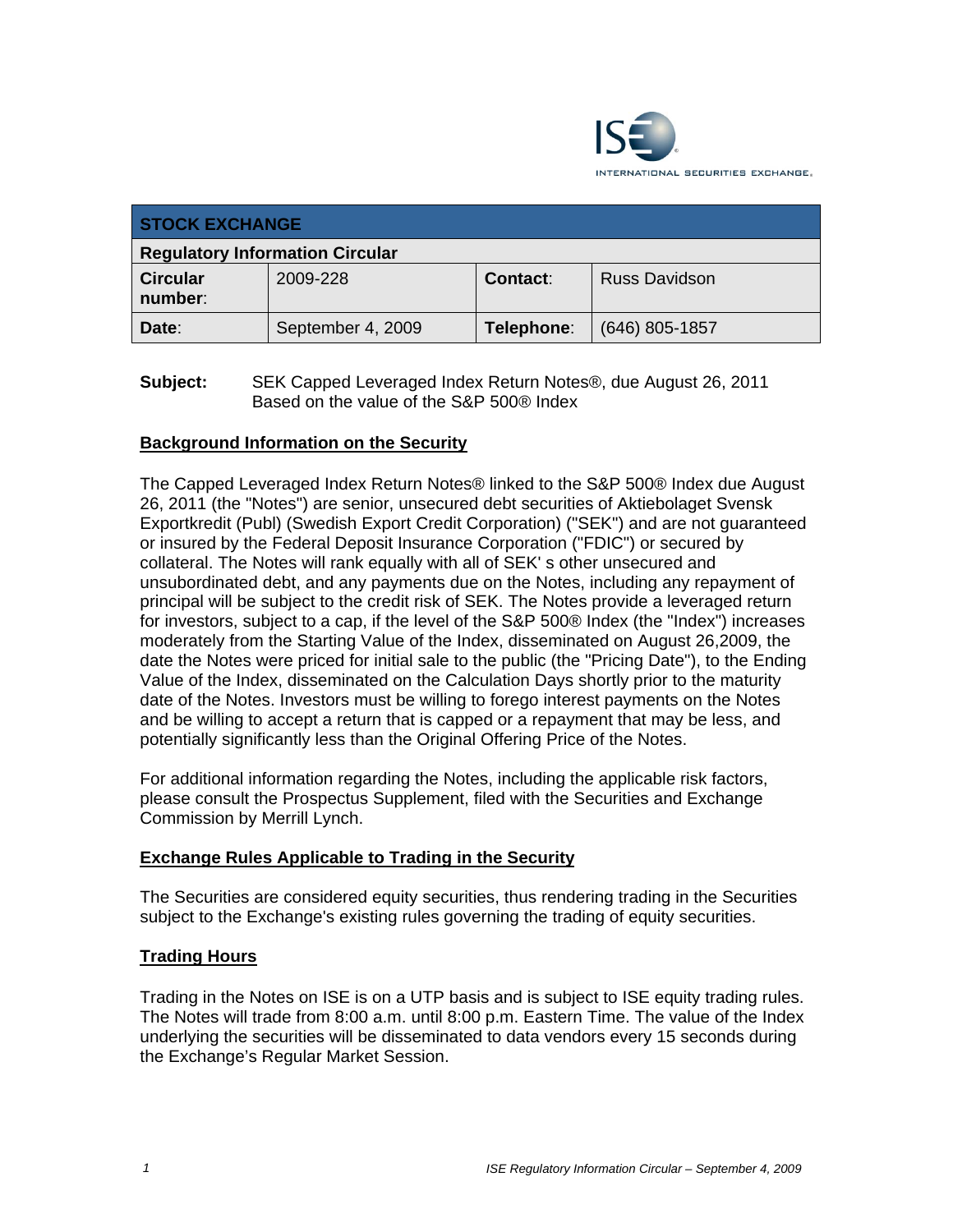Equity Electronic Access Members ("Equity EAMs") trading the Notes during the Extended Market Sessions are exposed to the risk of the lack of the calculation or dissemination of underlying index value or intraday indicative value ("IIV"). For certain derivative securities products, an updated underlying index value or IIV may not be calculated or publicly disseminated in the Extended Market hours. Since the underlying index value and IIV are not calculated or widely disseminated during Extended Market hours, an investor who is unable to calculate implied values for certain derivative securities products during Extended Market hours may be at a disadvantage to market professionals.

## **Suitability**

Trading in the Notes on ISE will be subject to the provisions of ISE Rule 2123(l). Members recommending transactions in the Shares to customers should make a determination that the recommendation is suitable for the customer. In addition, members must possess sufficient information to satisfy the "know your customer" obligation that is embedded in ISE Rule 2123(l).

Equity EAMs also should review FINRA Notice to Members 03-71 for guidance on trading these products. The Notice reminds members of their obligations to: (1) conduct adequate due diligence to understand the features of the product; (2) perform a reasonable-basis suitability analysis; (3) perform customer-specific suitability analysis in connection with any recommended transactions; (4) provide a balanced disclosure of both the risks and rewards associated with the particular product, especially when selling to retail investors; (5) implement appropriate internal controls; and (6) train registered persons regarding the features, risk and suitability of these products.

**This Regulatory Information Circular is not a statutory Prospectus. Equity EAMs should consult the Trust's Registration Statement, SAI, Prospectus and the Fund's website for relevant information.**